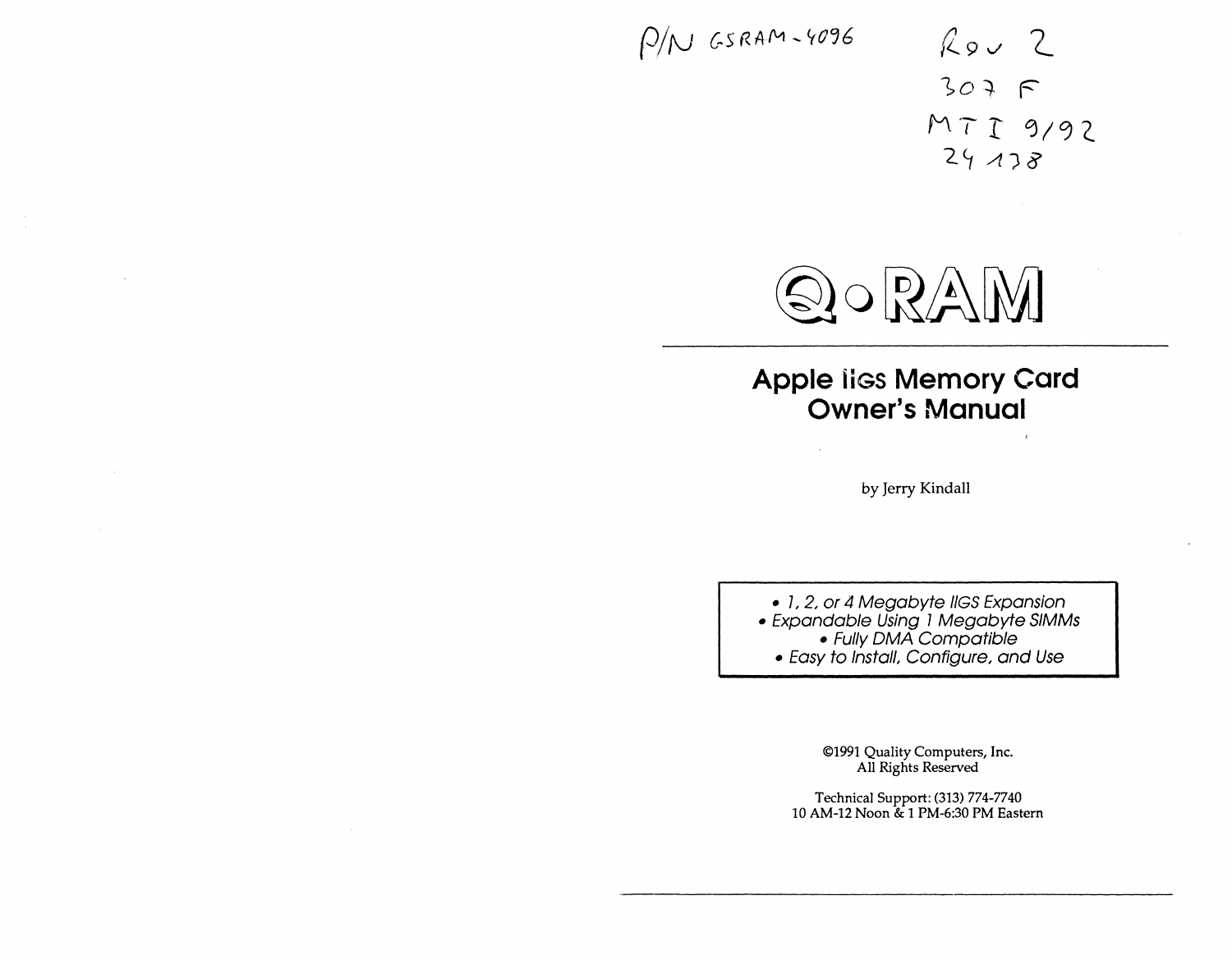## **INTRODUCTION**

Congratulations-you've made a smart choice. The  $Q \cdot RAM$  is an economical way to add up to four megabytes of memory to your Apple liGS computer. More memory will make your computer breathe a little easier when you're working with today's memory-hungry programs and large data files. It's simple to install and even easier to use.

The memory modules on the Q•RAM are called SIMMs—Single In-line Memory Modules. Each SIMM is a small circuit board with eight memory chips. SIMMs are easy to work with--there's only one part instead of eight separate chips-and there's no danger of bending the pins during installation. And since most Macintosh models use SIMMs, they're inexpensive and plentiful. If you upgrade to a Macintosh you can even move the SIMMs from your Q• RAM to your Mac!

## **INSTALLATION**

Installing the  $Q \cdot RAM$  is so ridiculously simple that we can't think of a metaphor colorful  $P$  ough to describe just how easy it is. Here's how:

- Turn off your Ilgs, but leave it plugged in. Unstack the monitor and anything else tha·'s sitting on top of your computer and set it aside.
- Remove the top of your Apple IIGS by pressing in on the latches on the back of the computer and pulling upward. This works best if you sit with the front of the computer facing you, and reach around it to press on the latches with your index fingers while pulling up on the side of the case with the palms of your hands. The back of the case lifts up; swing it toward you, using the front of the case as a "hinge." Then pull it off and set it aside.
- Touch the power supply (the metal box that takes up most of the left half of the inside of the computer) to discharge any static electricity you may have built up on your body.
- Locate the Memory Expansion Slot inside the computer. It looks like the rest of the IIGS's slots, but it's located toward the *front* of the computer, on the right side, instead of in the back.
- If you already have a card in the Memory Expansion Slot, remove it by pulling up gently on the end of the board toward the back of the computer. When it comes loose, pull it out and put it aside.
- Now install the Q• RAM. Line up the connector at the bottom of the Q•RAM with the Memory Expansion Slot and get the card started into the slot with a gentle pressure. Then place the heel of your hand on top of the card directly over the Memory Expansion slot and press down firmly until the card is seated.
- Finally, put the top back on your IIGS, using 'the metal springs at the front of the case to "hinge" the lid back on. Press down firmly on the rear corners of the case until the latches lock. You're done!

#### **MEMORY TEST**

Boot the Q• RAM Diagnostic Disk to make sure all the memory is available and functioning properly. Jf there's a problem, the program will tell you which SIMM is defective. We tested your  $Q \cdot RAM$  before we shipped it, but this should give you some added peace of mind.

#### **ADDING SIMMs**

The Q•RAM supports configurations of 1, 2, and 4 megabytes. Because of the way the IIGS addresses memory cards, the Q• RAM does not support a 3 megabyte configuration. (Of course, the memory on the Q•RAM is *in addition to* the memory built into your computer.) Keep this in mind when buying more SIMMs. Call Quality Computers for the best prices on SIMMs for your Q•RAM.

Here's how to install new SIMMs.

- Turn off the liGS but leave it plugged in.
- Remove the top from the liGs.
- Touch the power supply to discharge static electricity.
- Remove the Q• RAM from the Memory Expansion Slot.
- Install the new SIMM by sliding it into the next empty socket, then pressing on the edges of the SIMM until it locks into place. Fill the sockets sequentially from the top of the card to the bottom.
- Configure the switches according to the amount of memory now installed on the card. The switches are located about in the middle of the right hand side of the card.

| Memory size | Switch 1 | Switch 2 |
|-------------|----------|----------|
| 1 megabyte  | Off      | Off      |
| 2 megabytes | On       | Off      |
| 4 megabytes | On       | On       |

- Re-install the Q• RAM in the Memory Expansion Slot.
- Put the top back onto the IIGS.
- Boot the Q•RAM Diagnostic Disk to test the new SIMMs.

#### **USING THE Q•RAM**

All lies-specific programs (AppleWorks GS, *GraphicWriter Ill,* etc.) will automatically recognize the Q•RAM's memory. So in most cases, installing the Q• RAM is all you need to do to start taking advantage of its extra memory.

Many ProDOS 8 (lle/IIc) programs also recognize the Q•RAM's memory. The most popular of these are AppleWorks, *Publish It!, ProTERM,* and *In Words.* There are, of course, others too numerous to list here.